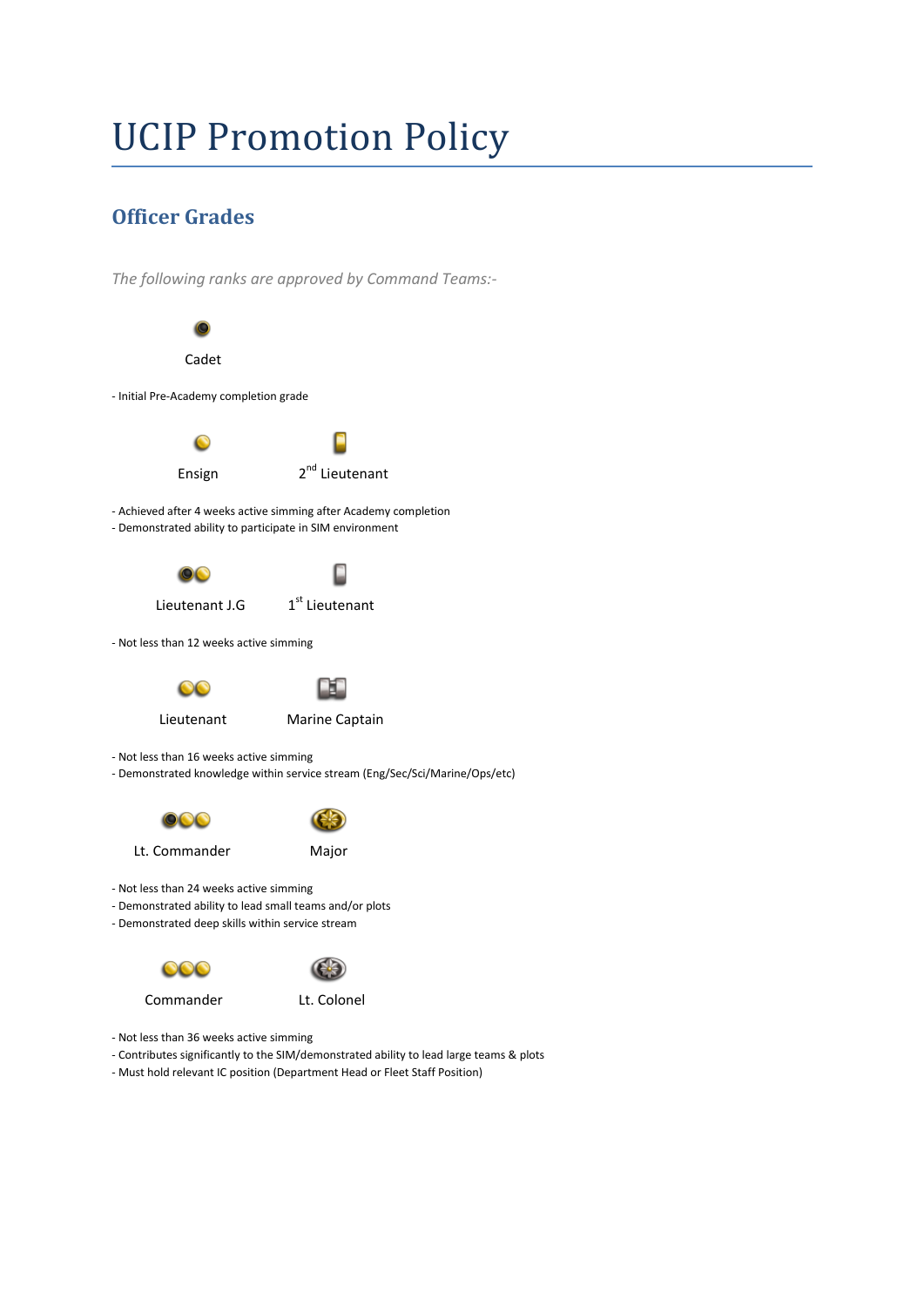*The following ranks are approved by Starfleet Command:-*





- Awarded by the President of UCIP to longstanding and experienced members

- Can be granted as a retirement rank for senior admirals

- For specific IC roles only

# **Enlisted Grades**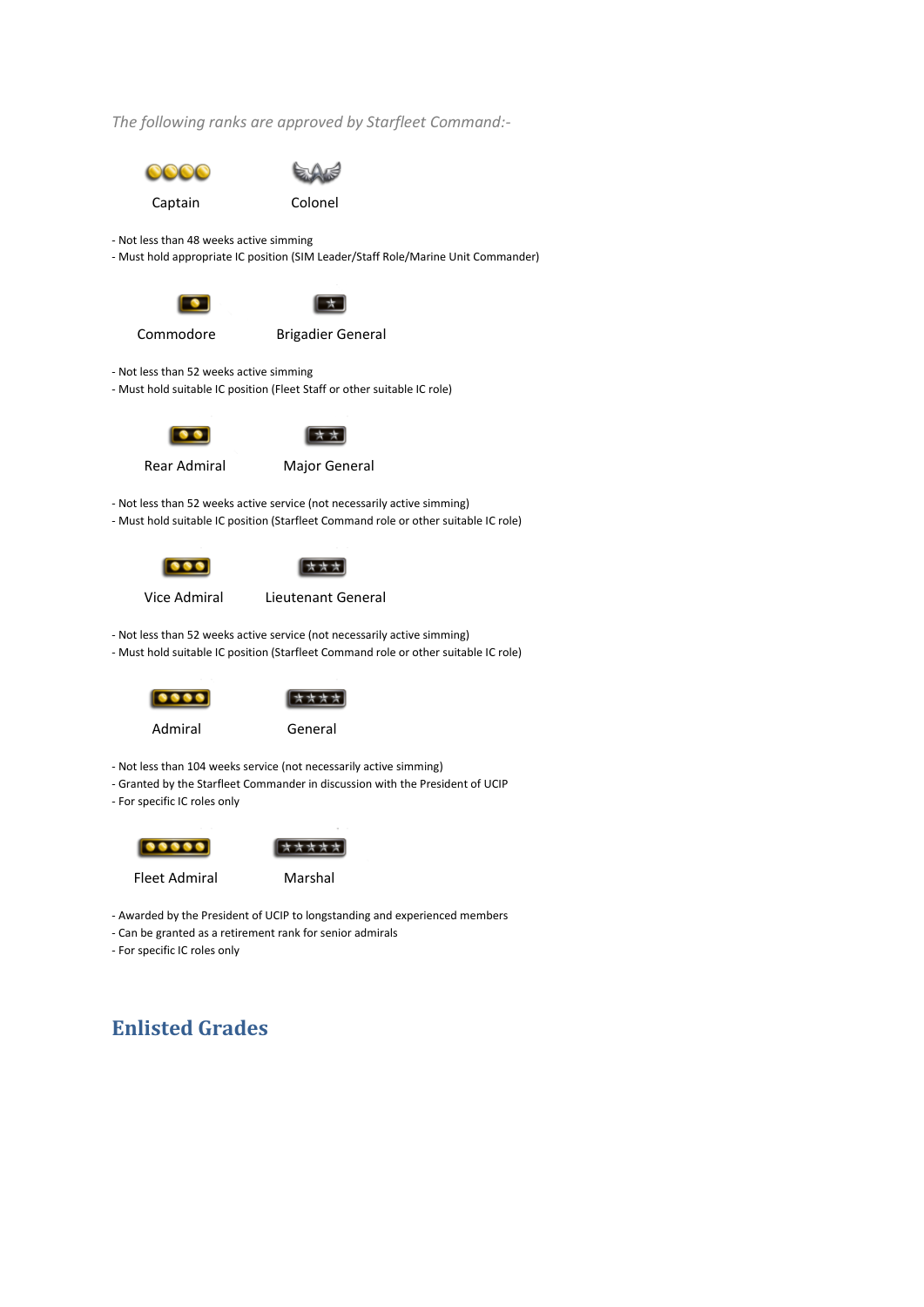*Naval Enlisted Rates*



Crewman 3rd Class

- Initial rank upon enlistment



Crewman 2<sup>nd</sup> Class

- Granted after academy completion



Crewman 1st Class

- Not less than 2 weeks active simming

- Demonstrating an ability to participate in the SIM



## Petty Officer 3<sup>rd</sup> Class

- Not less than 4 weeks active simming

- Demonstrated slight service stream knowledge (Sci/Med/Ops/Eng/Sec/Marine/etc)



Petty Officer 2<sup>nd</sup> Class

- Not less than 6 weeks active simming
- Demonstrated service stream knowledge
- Demonstrated IC leadership experience



Petty Officer 1st Class

- Not less than 10 weeks active simming
- Demonstrated service stream experience
- Demonstrated IC leadership experience



Chief Petty Officer

- Not less than 12 weeks active simming
- Demonstrated service stream expertise
- Demonstrated IC leadership experience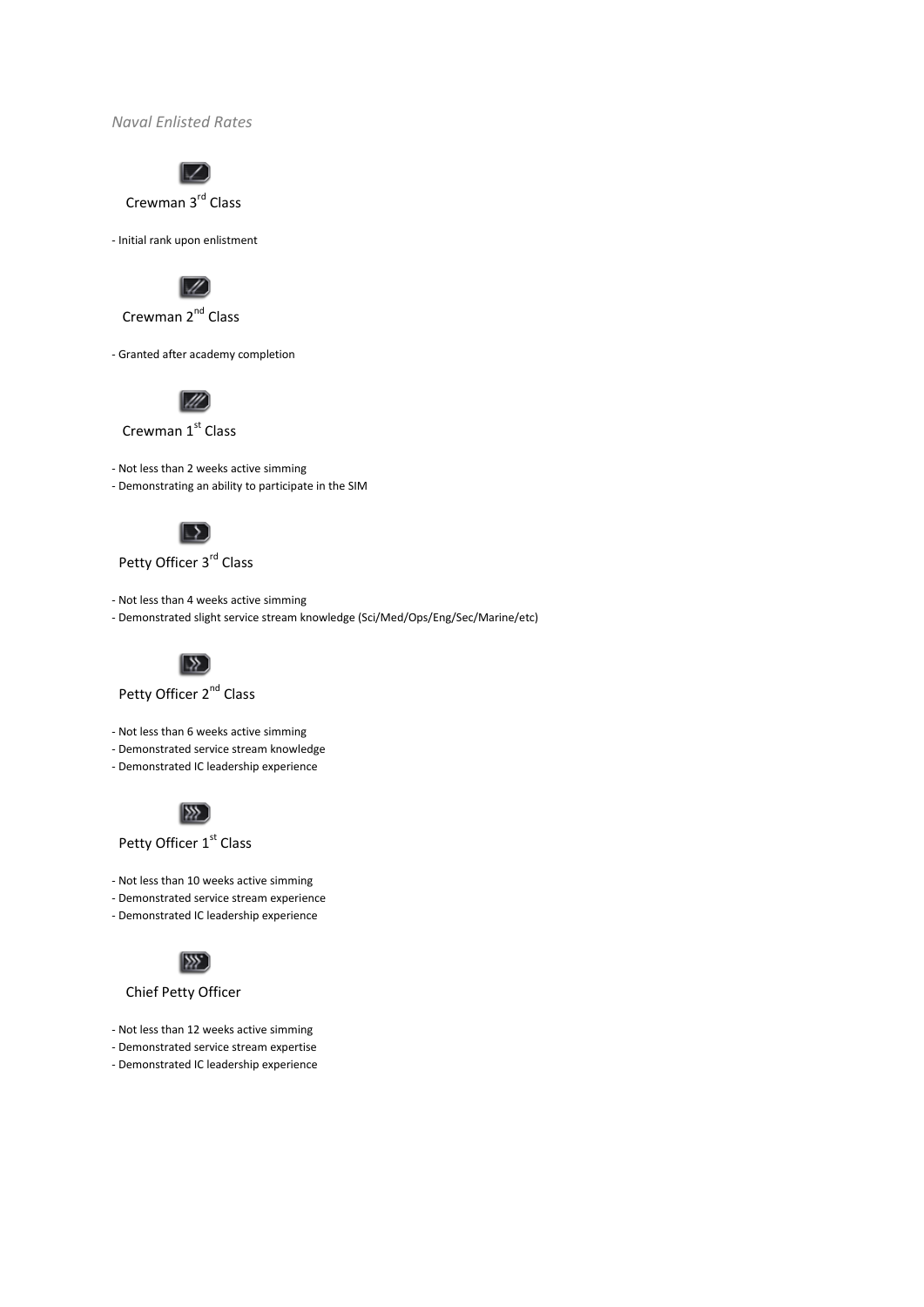

#### Senior Chief Petty Officer

- Not less than 14 weeks active simming
- Service stream expert
- Demonstrated IC leadership experience



#### Master Chief Petty Officer

- Not less than 24 weeks active simming
- Service stream mastery
- Demonstrated IC leadership experience
- Granted by Command Team in discussion with Starfleet Command

*Marine Enlisted Rates*



#### Private

- Initial rank upon enlistment



#### Private First Class

- Granted after academy completion



#### Lance Corporal

- Not less than 2 weeks active simming

- Demonstrated ability to participate in the SIM



#### Corporal

- Not less than 4 weeks active simming

- Demonstrated knowledge in service stream



#### Sergeant

- Not less than 6 weeks active simming
- Demonstrated experience in service stream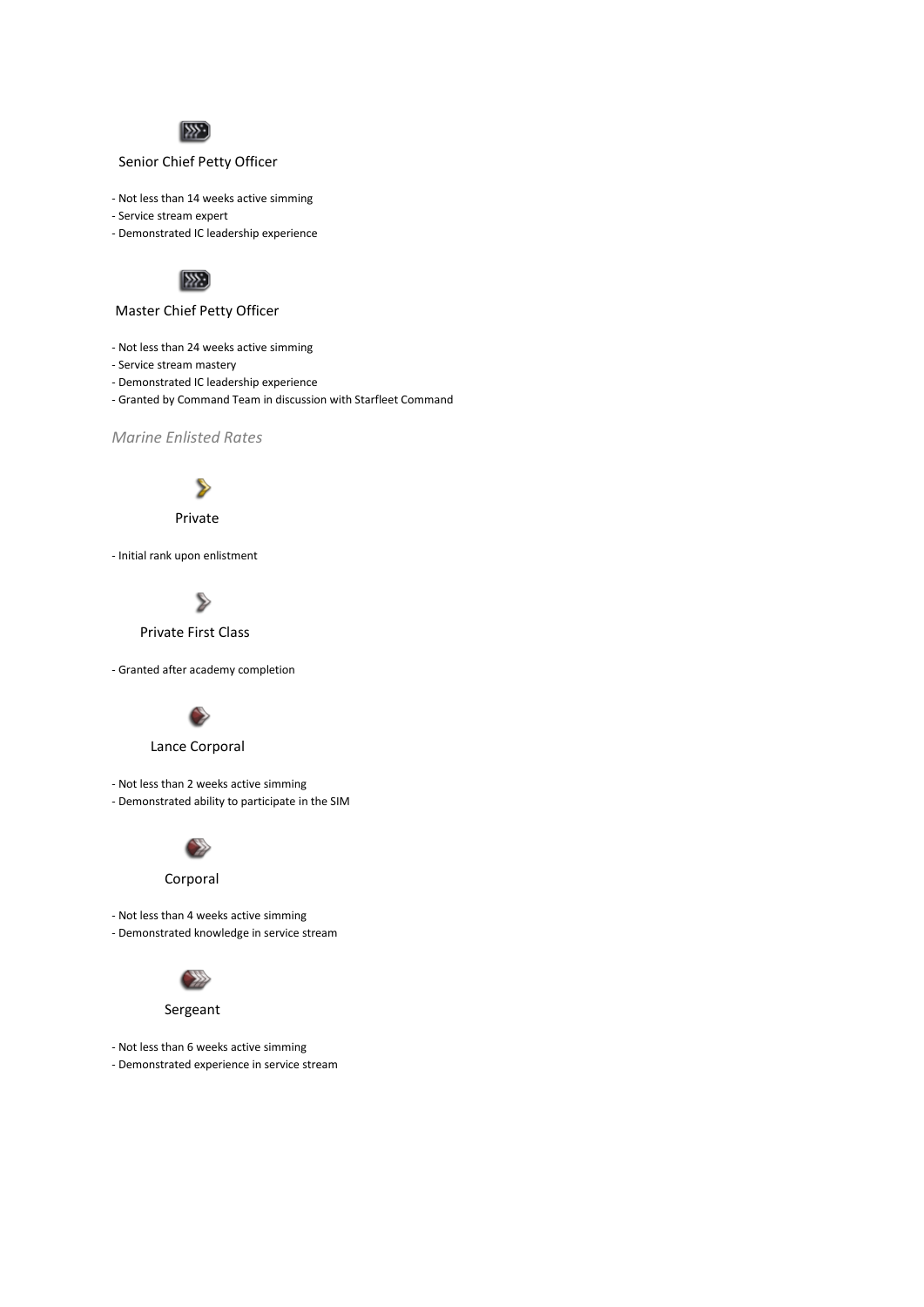

#### Staff Sergeant

- Not less than 10 weeks active simming
- Demonstrated service stream expertise
- Demonstrated IC leadership experience



#### Gunnery Sergeant

- Not less than 12 weeks active simming
- Demonstrated service stream expert
- Demonstrated IC leadership experience
- Relevant IC position (Platoon Sergeant or higher)



### Master Sergeant

(Technical Grade)

- Not less than 14 weeks active simming

- Demonstrated service stream expert
- Holding non-leadership role (Quartermaster, Tech Sergeant, Repair Tech, etc)



 First Sergeant (Command Grade)

- Not less than 14 weeks active simming

- Demonstrated service stream expert
- Demonstrated IC leadership experience
- Holding leadership role (Company First Sergeant only)



Master Gunnery Sergeant

(Technical Grade)

- Not less than 24 weeks active simming

- Demonstrated service stream mastery
- Holding non-leadership role (Instructor, Range Master, Quartermaster, Tech Sergeant, Clerk, etc)
- Approved by Command Team in discussion with Starfleet Command



 Sergeant Major (Command Grade)

- Not less than 24 weeks active simming
- Demonstrated service stream mastery
- Demonstrated IC leadership experience
- Holding leadership role (Battalion/Regiment/Division/MEU/MEB/MEF Sergeant Major)
- Approved by Command Team in discussion with Starfleet Command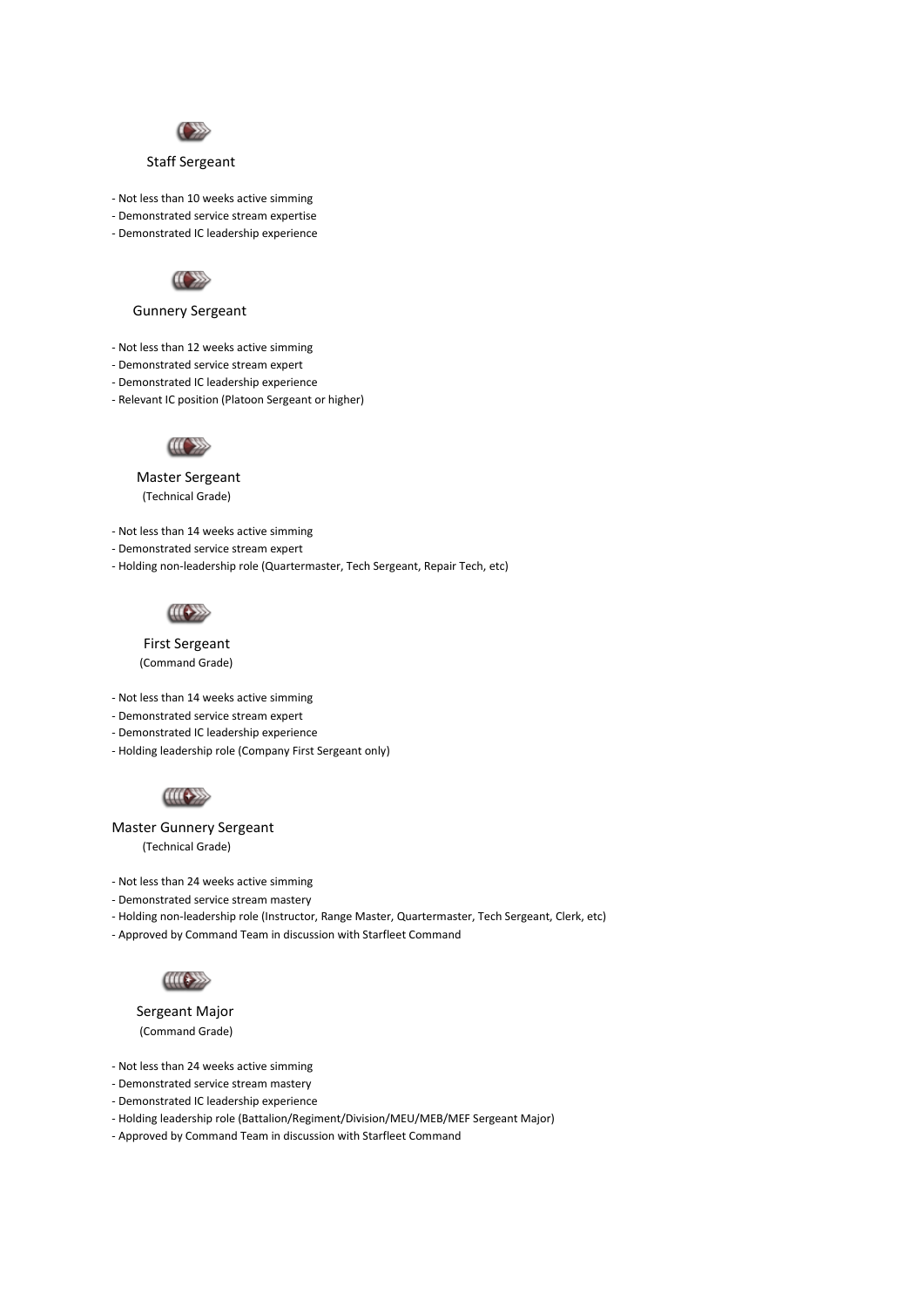#### *Warrant Officer Grades*

# ß

#### Warrant Officer

- Entry level rank
- Demonstrate Departmental Knowledge
- Academy completion required in departmental field



#### Leading Warrant Officer

- Not less than 14 weeks active simming
- Demonstrated service stream expert
- Demonstrated IC leadership
- Holds relevant IC position within department (Gunner, Quartermaster, Boatswain, Master at Arms, etc)



#### Senior Warrant Officer

- Not less than 18 weeks active simming
- Demonstrated service stream mastery
- Demonstrated IC leadership and plot manipulation
- Holds relevant IC position within department (Gunner, Quartermaster, Boatswain, Master at Arms, etc)



#### Master Warrant Officer

- Not less than 24 weeks active simming
- Demonstrated service stream mastery
- Demonstrated IC leadership and plot leadership
- Holds relevant IC position within department (Gunner, Quartermaster, Boatswain, Master at Arms, etc)
- Approved by Starfleet Command



#### Chief Warrant Officer

- Not less than 30 weeks active simming
- Demonstrated service stream mastery
- Contributes significantly to SIM & Plot Movement
- Holds relevant IC position within department (Gunner, Quartermaster, Boatswain, Master at Arms, etc)
- Approved by Starfleet Command

## **Acting Ranks**

To facilitate a logical in-character universe, acting ranks may be required. These are:



Acting Ensign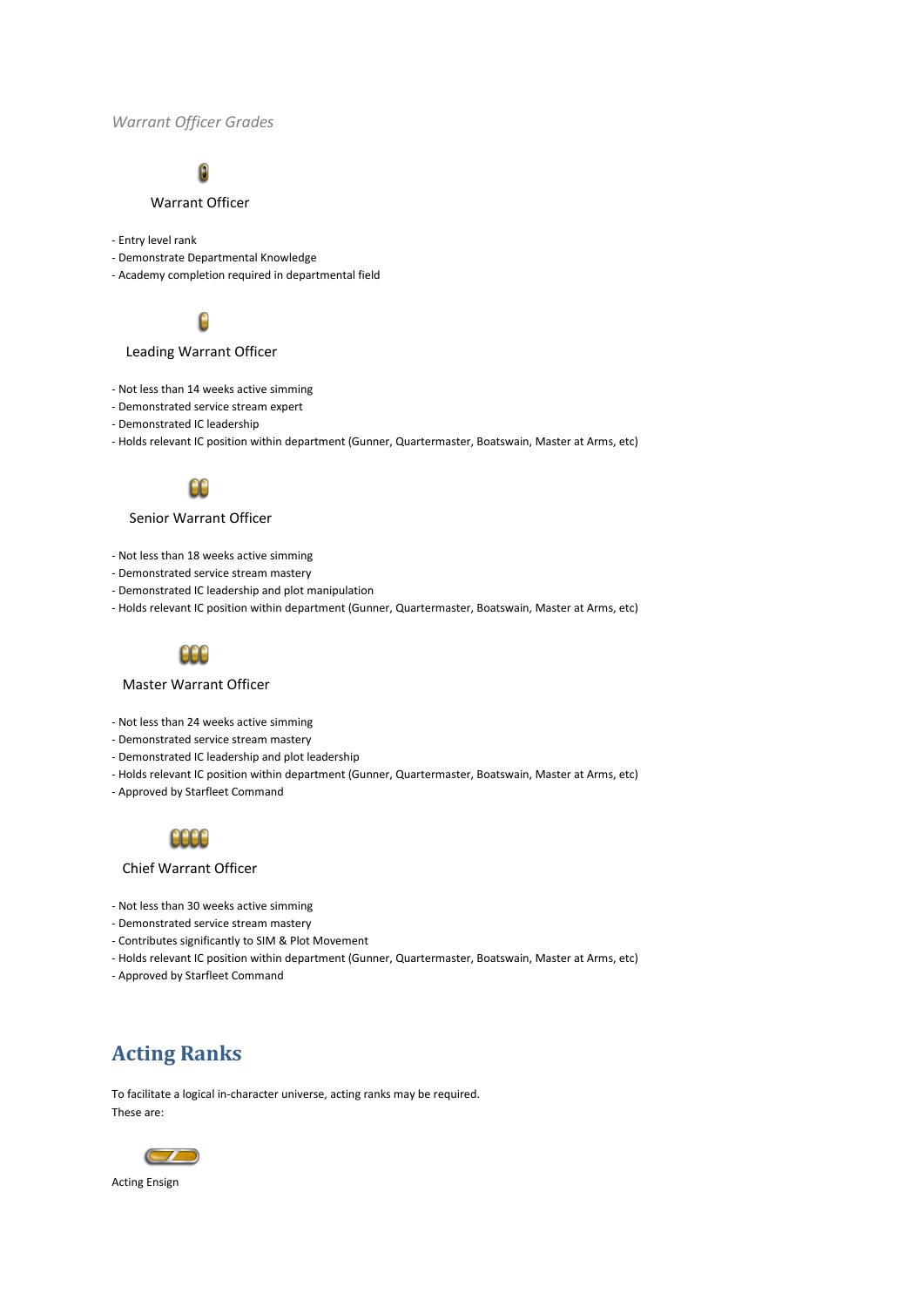

If necessary, a SIM CO may grant an acting rank not exceeding

- Commander
- One rank above their official rank

Once the character achieves sufficient time in grade, they may be promoted to the full, higher rank.

All characters using an acting rank must include the nominal "A" before their rank on IRC, or "Act." via e-mail/Nova.

During a SIM/Log, the references to acting rank are dropped.

The rank of 'Acting Captain' can be granted by the Starfleet Commander to anyone holding an active SIM Command who requires clear rank distinction above their crew. This is the exception to the rule, in that this can be granted to an officer who is perhaps one or two grades below the actual rank of 'Captain'.

Flag officer grades cannot be held in an acting capacity in the same sense as a line officer grade. Flag Officer ranks granted on a 'temporary' or 'billet' basis are considered full ranks and do not carry the 'Acting' prefix. However, the 'billeting' rules (as outlined below) apply.

## **Billet Ranks**

As detailed, some ranks are tied to billet requirements - if an acting rank is given as part of a billet, it expires upon the character being relieved of the post.

Once the character achieves sufficient time in grade, they may be promoted to the full, higher rank.

## **Academy Graduation**

All members of UCIP must graduate SimGuide course before advancing from Cadet. The only exemption to this rule will be for returning UCIP Veterans, who have previously graduated this course. All SIM Command Teams are required to refer any new member of their SIM who is new to the group, to the academy for processing. Only upon completion of the course can the applicant be granted a higher rank than Cadet or Crewman/Private. Special exemptions can be sought through Starfleet Command, and will only be granted in extreme cases.

## **Rank Adjustments & Demotions**

UCIP members may, from time to time, have a need to lower their characters achieved In Character rank to a lower one to hold a specific position. This is not a 'demotion' in the common sense of the term, but rather a rank adjustment to a lower grade to facilitate smooth operation within the IC universe. This is usually done with people who hold flag rank, but want to play roles within SIMs where they would dramatically outrank the command team, and disrupt the IC flow of the SIM in question. In this instance, an adjustment from their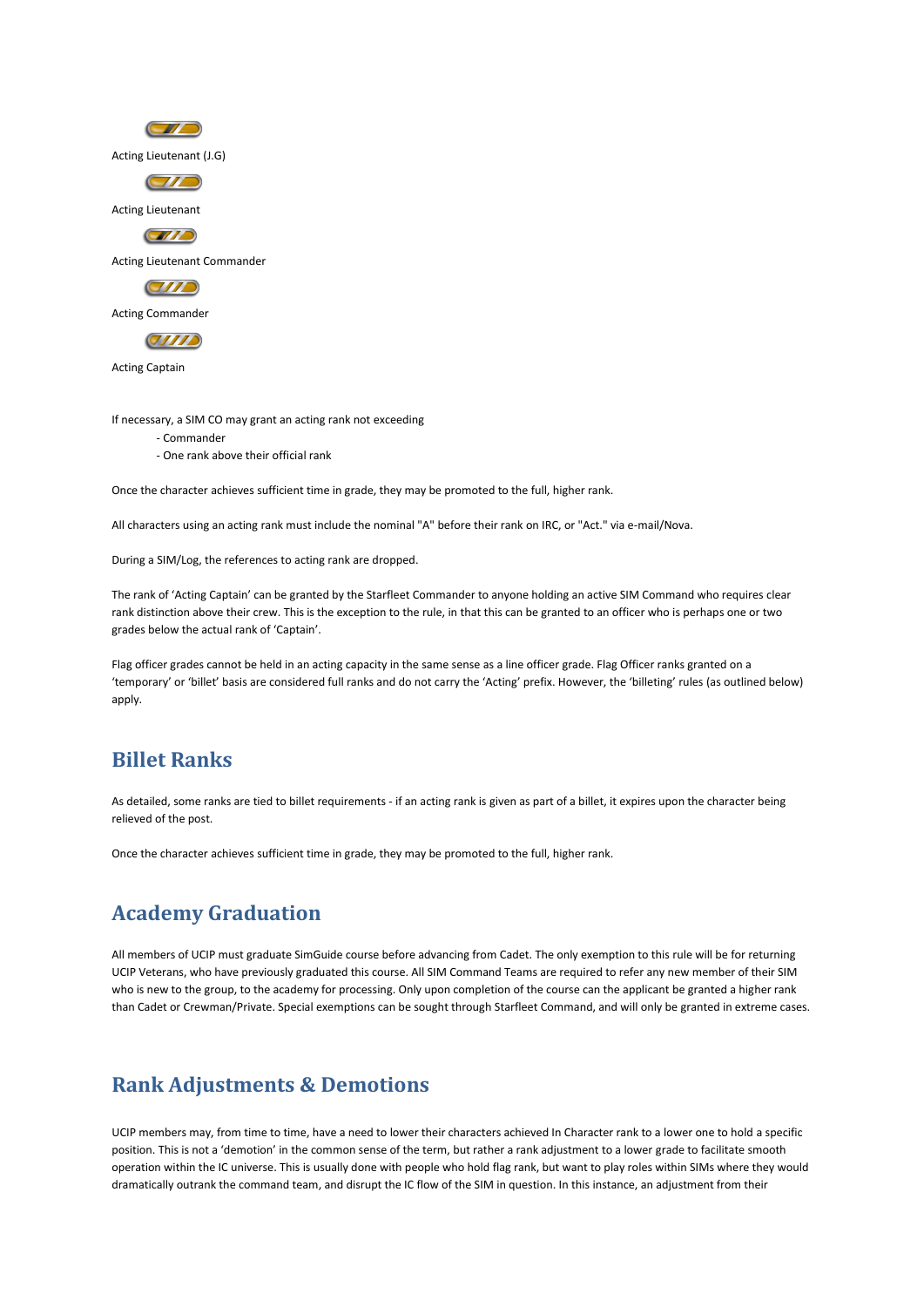previous rank to a lower rank is discussed with the command team, and the most appropriate rank acceptable to both parties is used – however the player may resume use of their previously attained rank at any time of their choosing, should they wish to change their IC role.

Demotions occur as a result of disciplinary action, where the demotion is permanent, and the officer/enlisted man is required to attain their previous rank again through progression. This can happen as the result of an OOC judgement by the UCIP staff for misconduct within UCIP. This can also happen as a result of IC actions, and the necessary IC consequences require the demotion of the officer. This last action is always done in discussion with the player, and is never arbitrarily done without consent. The player must agree to the demotion prior to it occurring in the last example. In the case of OOC discipline, no agreement is required, and the decision is usually passed down by Starfleet Command, or your commanding officer in discussion with Starfleet Command.

## **Promotional Authority**

Within UCIP, there are many people who have the authority to increase a player's In Character (IC) and Out Of Character (OOC) rank. There is a difference between the two, which will now be explained.

In Character rank is the rank your active character holds whilst engaged in logging activities. It is the rank he is referred to by other players, and usually is the highest rank held by that particular character. The IC rank is only granted when the promotion is granted by an appropriate IC officer. For example, if you're promoted to Lieutenant, and you're currently a Lieutenant JG, you must continue to log as a LtJG until either the CO or XO promotes you in a log.

Out Of Character rank is the rank you as a member have achieved in the organisation. This will typically be your highest attained rank through simming or OOC merit in service to UCIP. This grants you the right to create and use characters upto and including that rank – providing your SIM leaders approve. If you are promoted from Commander to Captain OOC, this does not mean that all of your characters suddenly become Captain's. The stated IC promotion is still required for each existing character. This excludes new characters created with that rank, and inactive characters you change whilst not on a SIM to hold that rank.

Commanding Officers hold full and final authority regarding ranks used on their SIMs. They approve or deny promotions, and will tell you what rank you are permitted as your maximum should your OOC rank be a high one. Commanding Officers can only promote upto and including Commander for all members both IC and OOC. They can however authorise the use of one-time-only NPC's of higher rank.

Starfleet Command, in the person of the Starfleet Commander, approves the promotion of all ranks up to and including Vice Admiral. The Starfleet Commander can promote any member to any rank up to Vice Admiral independently, both IC and OOC, but not on anyone's SIM. If the member is on a SIM, and is rewarded with an OOC promotion, the CO determines whether the member holds the rank In Character or not.

The President of UCIP has the authority to promote any member to any rank, up to and including Fleet Admiral. The Starfleet Commander can nominate members for promotion to Admiral, but the President must agree to the nomination before the promotion is approved. The President may promote any member to Fleet Admiral at any time, but may not promote anyone In Character, due to the Presidential mandate being OOC only. If anyone needs to be promoted to an admiral grade In Character, this is done by the Starfleet Commander.

The Starfleet Commander may veto any CO level promotions providing they have sufficient grounds to do so. These grounds must be explained to the CO as to why the member may not be promoted to that grade. This must be provided in writing to the SIM Command List. If the reason is not established or in good faith, the CO may take the decision to the President to arbitrate.

The President may veto any promotion within UCIP providing they have sufficient grounds to do so. These grounds will be explained to the Starfleet Commander who will either agree or disagree. If there is a disagreement, then a solution must be determined between both the President and the Starfleet Commander to a mutual satisfaction. If this cannot be done, then the promotion will be denied until such time that it does not meet Presidential veto.

Anyone wishing to nominate someone for promotion for OOC merit must apply through the established Chain of Command. (CO>SFCO>PRES).

Anyone asking or applying for self promotion will be immediately denied.

# **Non Player Characters**